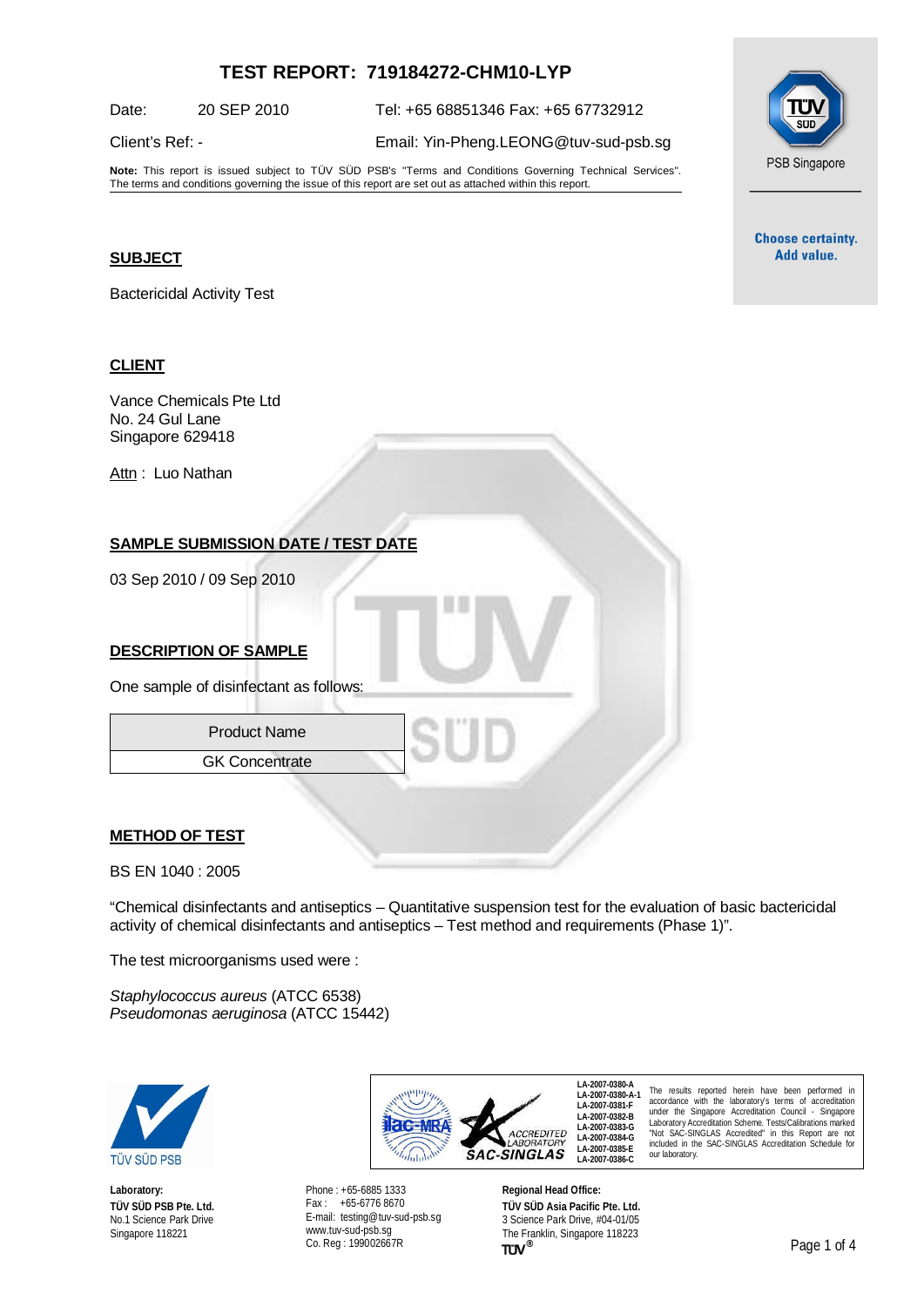ΓÜ  $STD$ PSB Singapore

## **RESULTS**

Product Name : "GK Concentrate"

Test Microorganism : *Staphylococcus aureus* (ATCC 6358)

| Dilution /<br>Contact Time | Initial Count of Test Microorganism<br>per ml of Test Mixture |                   | <b>Count of Surviving Test</b><br>Microorganism per ml |                   | Log Reduction | Percentage Kill of<br><b>Test Microorganism</b> |
|----------------------------|---------------------------------------------------------------|-------------------|--------------------------------------------------------|-------------------|---------------|-------------------------------------------------|
|                            | CFU per ml                                                    | Log <sub>10</sub> | CFU per ml                                             | Log <sub>10</sub> |               |                                                 |
| 1:20                       |                                                               |                   |                                                        |                   |               |                                                 |
| 5 Minutes                  | 96 000 000                                                    | 8.0               | Less than 10                                           | Less than 1       | More than 7.0 | 99.999990                                       |
| 1:40                       |                                                               |                   |                                                        |                   |               |                                                 |
| 5 Minutes                  | 96 000 000                                                    | 8.0               | Less than 10                                           | Less than 1       | More than 7.0 | 99.999990                                       |
| 1:80                       |                                                               |                   |                                                        |                   |               |                                                 |
| 5 Minutes                  | 96 000 000                                                    | 8.0               | Less than 10                                           | Less than 1       | More than 7.0 | 99.999990                                       |

Test Microorganism : *Pseudomonas aeruginosa* (ATCC 15442)

| Dilution /<br><b>Contact Time</b> | Initial Count of Test Microorganism<br>per ml of Test Mixture |                   | <b>Count of Surviving Test</b><br>Microorganism per ml |                   | Log Reduction | Percentage Kill of        |
|-----------------------------------|---------------------------------------------------------------|-------------------|--------------------------------------------------------|-------------------|---------------|---------------------------|
|                                   | CFU per ml                                                    | Log <sub>10</sub> | CFU per ml                                             | Log <sub>10</sub> |               | <b>Test Microorganism</b> |
| 1:20                              |                                                               |                   |                                                        |                   |               |                           |
| 5 Minutes                         | 87 000 000                                                    | 7.9               | Less than 10                                           | Less than 1       | More than 6.9 | 99.999990                 |
| 1:40                              |                                                               |                   |                                                        |                   |               |                           |
| 5 Minutes                         | 87 000 000                                                    | 7.9               | Less than 10                                           | Less than 1       | More than 6.9 | 99.999990                 |
| 1:80                              |                                                               |                   |                                                        |                   |               |                           |
| 5 Minutes                         | 87 000 000                                                    | 7.9               | Less than 10                                           | Less than 1       | More than 6.9 | 99.999990                 |

 $\left( \begin{array}{cc} 0 & 0 \end{array} \right)$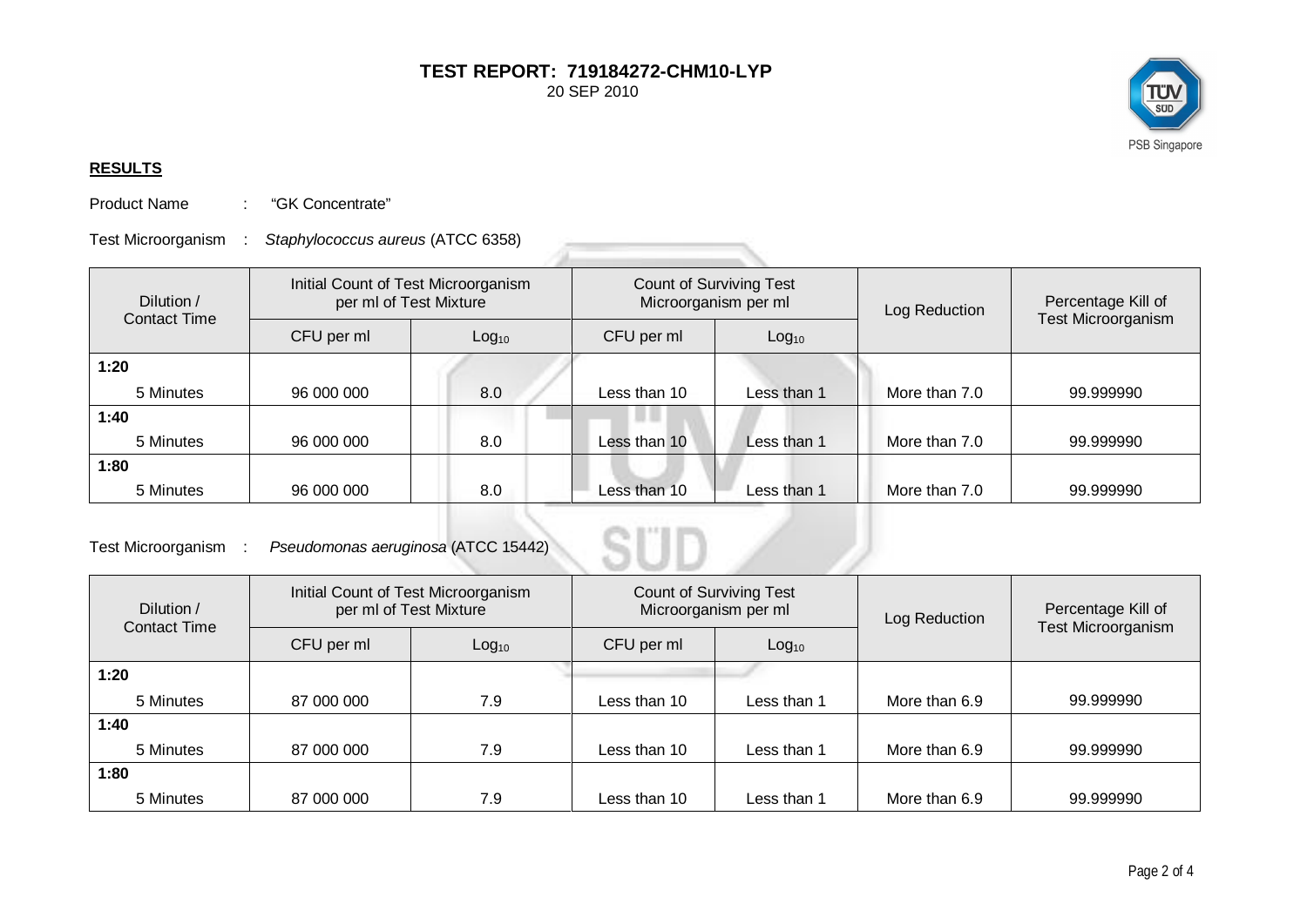

Notes :

CFU : Colony Forming Unit

#### Remarks :

The product shall be deemed to have passed the test if it demonstrates a 5 Log reduction or more (at least >99.999% kill) in viability within 5 minutes or less under the conditions defined by this test when the test organisms are *Staphylococcus aureus* and *Pseudomonas aeruginosa*.

This test method evaluates the basic bactericidal activity of chemical disinfectants with no specific application. It does not evaluate the activity of a product for an intended use. More specific test methods are used for further assessment of the efficacy of chemical disinfectants and antiseptics for a defined purpose.

The above test results relate to the sample as received.

**MS AW HWEE YING MRS KAM-LEONG YIN PHENG<br>TECHNICAL EXECUTIVE FRODUCT MANAGER** TECHNICAL EXECUTIVE MICROBIOLOGY CHEMICAL & MATERIALS